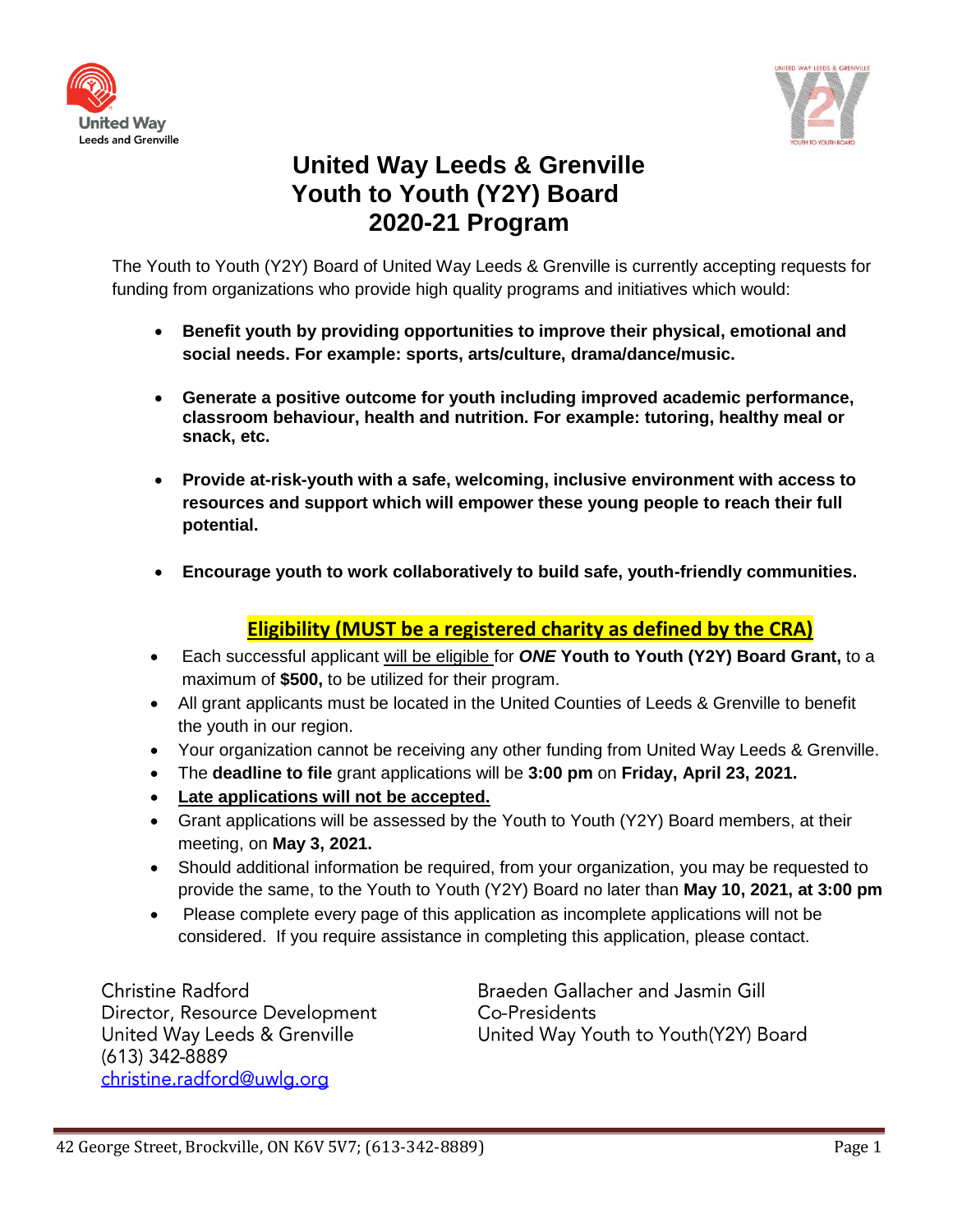



*To be completed by the program coordinator.*

| Program Start Date: __________________________________ Program End Date: __________________________ |  |  |
|-----------------------------------------------------------------------------------------------------|--|--|
| 2020-2021 Youth to Youth (Y2Y) Grant Amount Requested ______________(Up to \$500)                   |  |  |
|                                                                                                     |  |  |

*If you require additional space, feel free to utilize blank pages at back of Grant Application. Kindly make sure to reference by stating "completed on additional page provided" and number accordingly***.**

**1) Please provide a description of your program (youth age group, services provided, etc.)**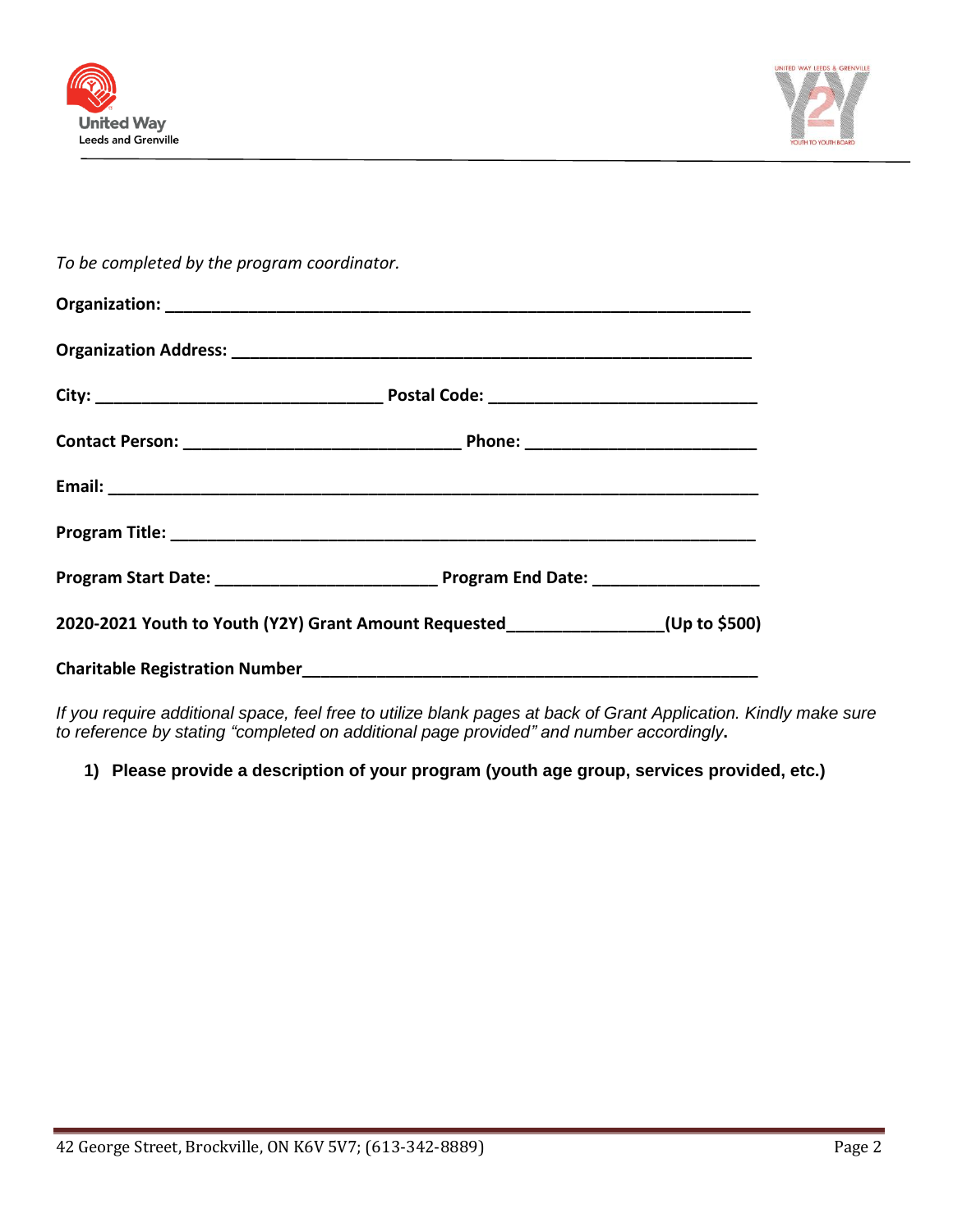



**2) If successful in your application, how would the 2020-2021 Youth to Youth (Y2Y) Board Grant financially benefit your program? Please provide specific details as to how your group would utilize the 2020-2021 Youth to Youth (Y2Y) Board Grant.**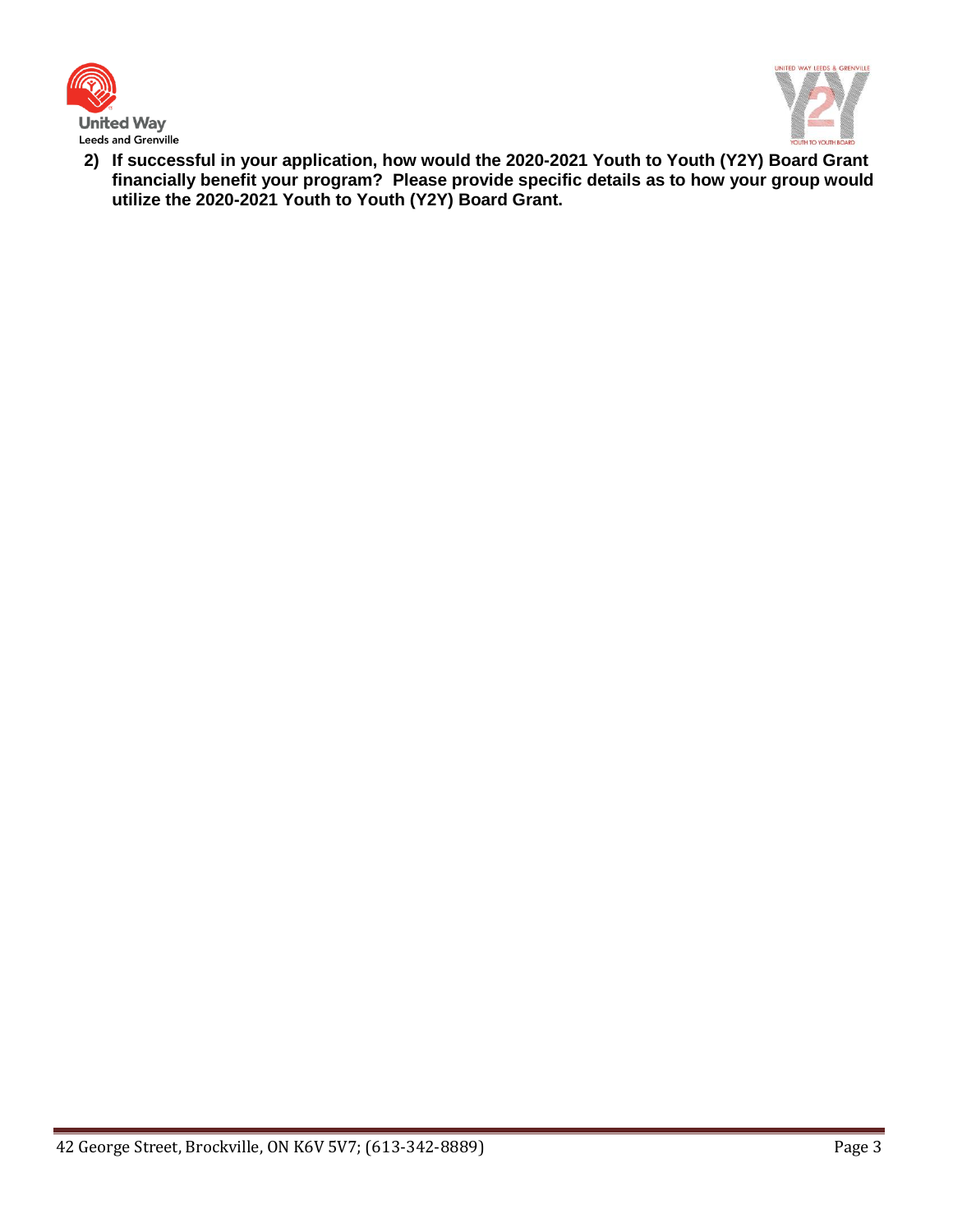



- **3) Please describe how your program meets the following criteria: (please use extra page provided, if additional information is needed to answer questions below)** 
	- **a) Benefits youth by providing opportunities to improve their physical, emotional and social needs.**

**b) Generates a positive outcome for youth, in Leeds & Grenville, including, but not limited to, improved academic performance, classroom behaviour, health and nutrition.**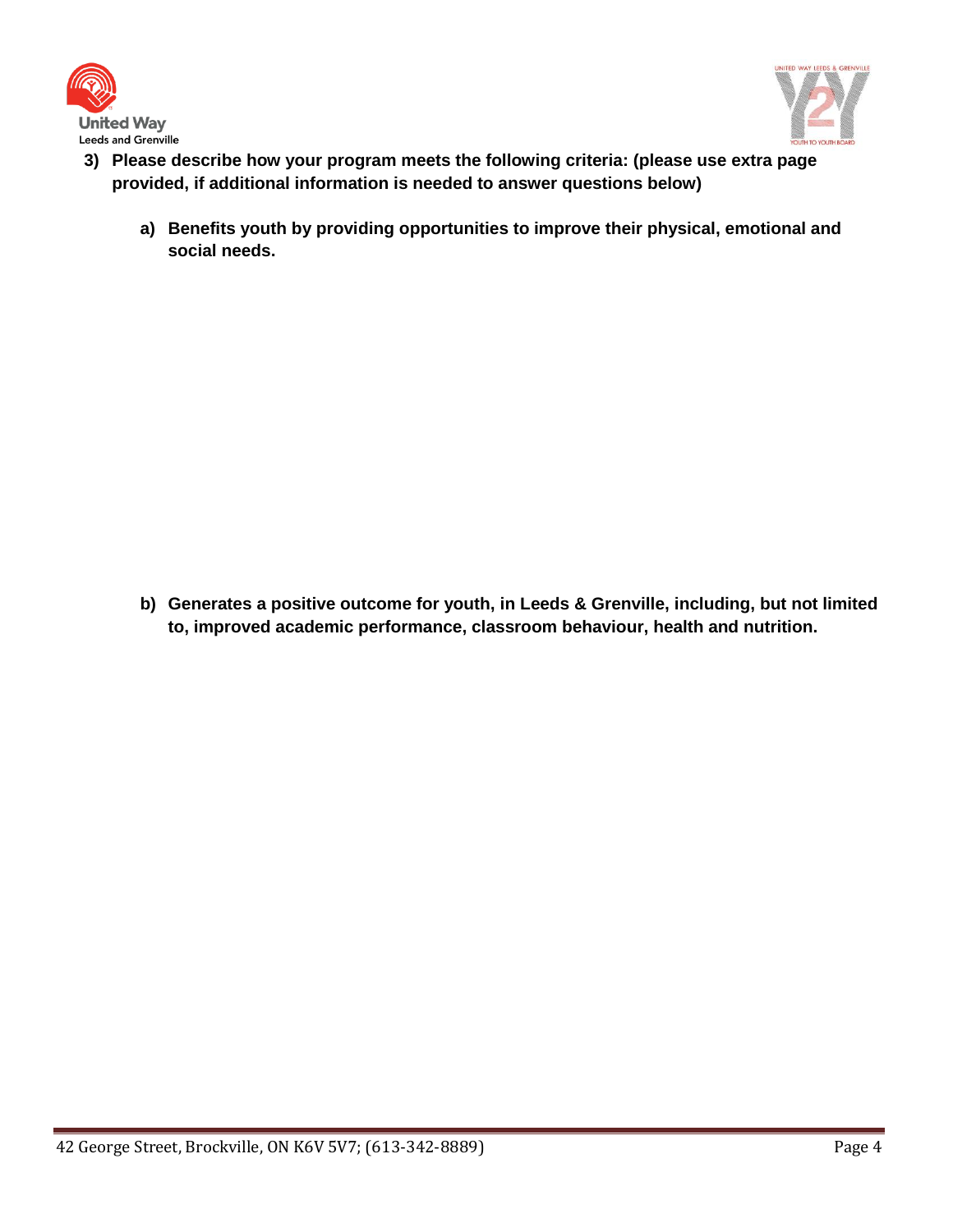



**c) Provides at-risk-youth with a safe, welcoming, inclusive environment with access to resources and support which will empower these young people to reach their full potential.**

**d) Encourages youth to work collaboratively to build safe, youth-friendly communities.**